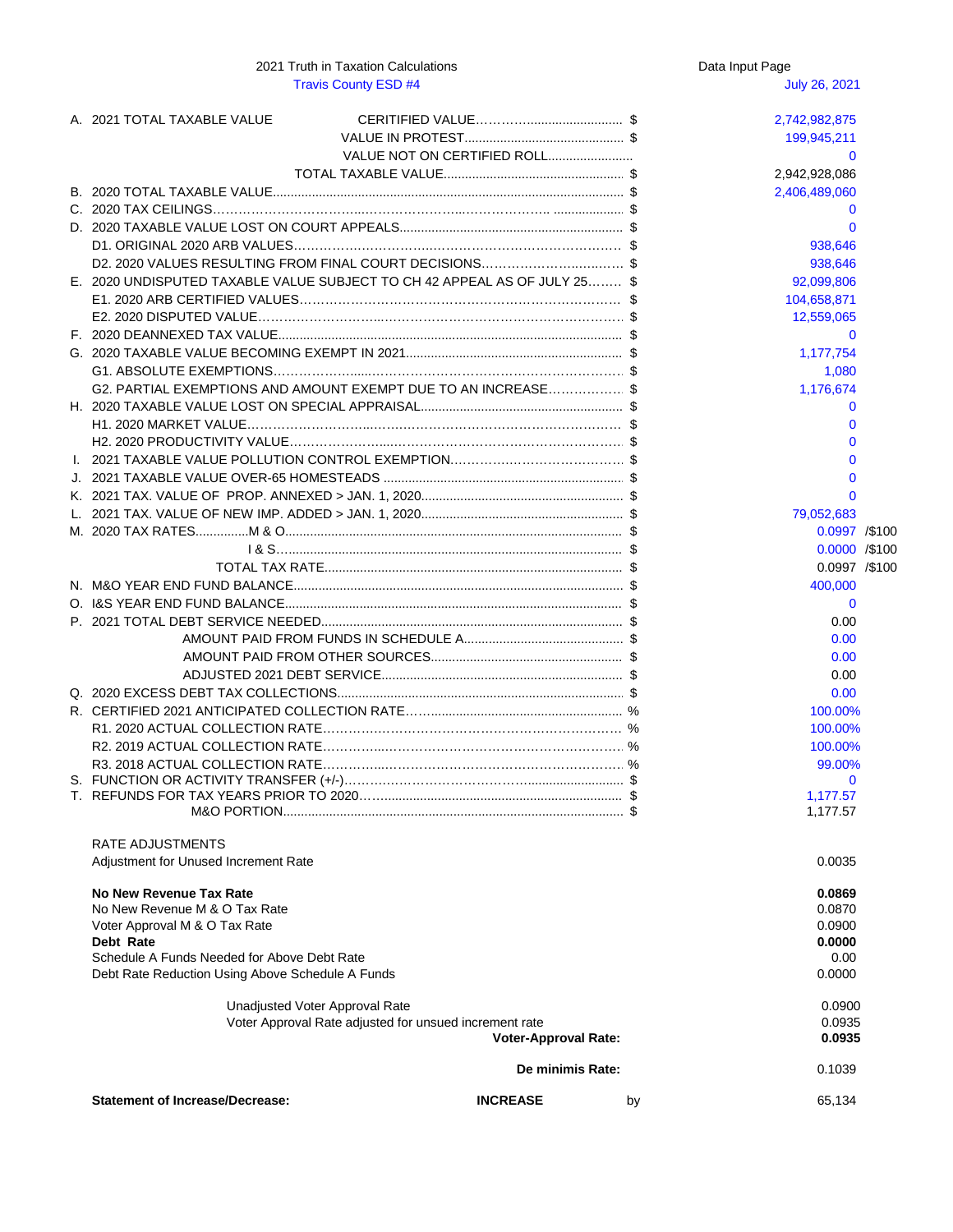Travis County ESD #4

| 1. 2020 total taxable value. Enter the amount of 2020 taxable value on the<br>2020 tax roll today. Include any adjustments since last year's certification;<br>exclude the Section 25.25 (d) one-fourth and one-third over-appraisal<br>corrections from these adjustments. This total includes the taxable value of |      |             |                       |                |        |
|----------------------------------------------------------------------------------------------------------------------------------------------------------------------------------------------------------------------------------------------------------------------------------------------------------------------|------|-------------|-----------------------|----------------|--------|
| homesteads with tax ceilings (will deduct in Line 2) and the captured value<br>for tax increment financing (will deduct taxes in Line 14).                                                                                                                                                                           |      |             | \$                    | 2,406,489,060  |        |
| 2. 2020 tax ceilings.                                                                                                                                                                                                                                                                                                |      |             | \$                    | $\overline{0}$ |        |
| 3. Preliminary 2020 adjusted taxable value.<br>Subtract line 2 from line 1.                                                                                                                                                                                                                                          |      |             | $\boldsymbol{\theta}$ | 2,406,489,060  |        |
| 4. 2020 total adopted tax rate.                                                                                                                                                                                                                                                                                      |      |             | \$                    | 0.0997         | /\$100 |
| 5. 2020 taxable value lost because court appeals of ARB decisions<br>reduced 2020 appraised value.                                                                                                                                                                                                                   |      |             |                       |                |        |
| A. Original 2020 ARB values:                                                                                                                                                                                                                                                                                         | \$   | 938,646     |                       |                |        |
| B. 2020 values resulting from final<br>court decisions:                                                                                                                                                                                                                                                              | $-5$ | 938,646     |                       |                |        |
| <b>C. 2020 value loss.</b> Subtract B from A:                                                                                                                                                                                                                                                                        |      |             | \$                    | 0              |        |
| 6. 2020 taxable value subject to an appeal under Chapter 42, as of July 25                                                                                                                                                                                                                                           |      |             |                       |                |        |
| A. 2020 ARB certified value:                                                                                                                                                                                                                                                                                         | \$   | 104,658,871 |                       |                |        |
| B. 2020 disputed value:                                                                                                                                                                                                                                                                                              | -\$  | 12,559,065  |                       |                |        |
| C. 2020 undisputed value. Subtract B from A:                                                                                                                                                                                                                                                                         |      |             | \$                    | 92,099,806     |        |
| 7. 2020 Chapter 42-related adjusted values<br>Add Line 5C and 6C                                                                                                                                                                                                                                                     |      |             | \$                    | 92,099,806     |        |
| 8. 2020 taxable value, adjusted for court-ordered adjustments.<br>Add Line 3 and Line 7.                                                                                                                                                                                                                             |      |             | \$                    | 2,498,588,866  |        |
| 9. 2020 taxable value of property in territory the taxing unit deannexed<br>after January 1, 2020. Enter the 2020 value of property in deannexed<br>territory.                                                                                                                                                       |      |             | \$                    | 0              |        |
| 10. 2020 taxable value lost because property first qualified for an exemption in<br>2021. Note that lowering the amount or percentage of an existing exemption in<br>2021 does not create a new exemption or reduce taxable value. If the taxing unit                                                                |      |             |                       |                |        |

increased an original exemption use the difference between the original exempted amount and the increased exempted amount. Do not include value lost due to freeport, goods-in-transit, temporary disaster exemptions.

| A. Absolute exemptions.<br>Use 2020 Market Value:                                                         | \$  | 1,080     |
|-----------------------------------------------------------------------------------------------------------|-----|-----------|
| <b>B. Partial exemptions.</b> 2021 exemption<br>amount, or 2021 percentage exemption<br>times 2020 value: | +\$ | 1,176,674 |

**C. Value loss.** Add A and B:  $\frac{1}{2}$  1,177,754

2021 NO-NEW-REVENUE TAX RATE WORKSHEET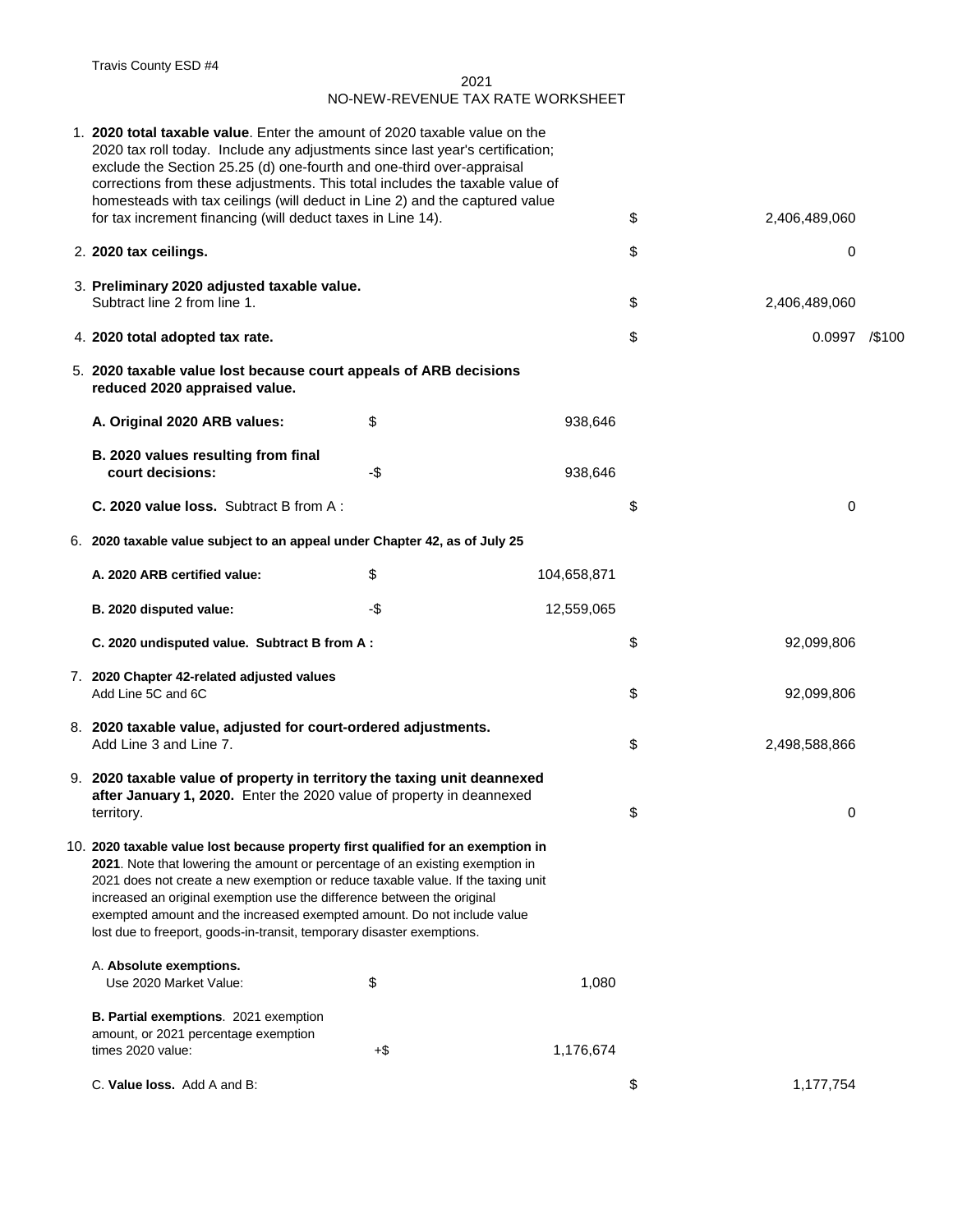| 11. 2020 taxable value lost because property first qualified for agricultural<br>appraisal (1-d or 1-d-1), timber appraisal, recreational/scenic appraisal, or<br>public access airport special appraisal in 2021. Use only those properties<br>that first qualified in 2021; do not use properties that qualified in 2020.               |                       |                |    |                  |
|-------------------------------------------------------------------------------------------------------------------------------------------------------------------------------------------------------------------------------------------------------------------------------------------------------------------------------------------|-----------------------|----------------|----|------------------|
| A. 2020 market value:                                                                                                                                                                                                                                                                                                                     | \$                    | 0              |    |                  |
| B. 2021 productivity value:                                                                                                                                                                                                                                                                                                               | $-\$$                 | $\overline{0}$ |    |                  |
| C. Value loss. Subtract B from A.                                                                                                                                                                                                                                                                                                         |                       |                | \$ | $\boldsymbol{0}$ |
| 12. Total adjustments for lost value. Add Lines 9, 10c, and 11c.                                                                                                                                                                                                                                                                          |                       |                | \$ | 1,177,754        |
| 13. 2020 captured value of property in a TIF. Enter the total value of 2020 captured<br>appraised value of property taxable by a taxing unit in a tax increment financing zone for<br>which 2020 taxes were deposited into the tax increment fund. If the taxing unit has no                                                              |                       |                |    |                  |
| captured appraised value in line 18D, enter 0.                                                                                                                                                                                                                                                                                            |                       |                | \$ | 0.00             |
| 14. 2020 adjusted taxable value. Subtract Line 12 and Line 13 from Line 8.                                                                                                                                                                                                                                                                |                       |                | \$ | 2,497,411,112    |
| 15. Adjusted 2020 total levy. Multiply Line 4 by Line 14 and divide by \$100.                                                                                                                                                                                                                                                             |                       |                | \$ | 2,489,918.88     |
| 16. Taxes refunded for years preceding tax year 2020. Enter the amount of taxes<br>refunded by the taxing unit for tax years preceding tax year 2020. Types of refunds<br>include court decisions, Tax Code Section 25.25 (b) and (c) corrections and Tax<br>Code Section 31.11 payment errors. Do not include refunds for tax year 2020. |                       |                |    |                  |
| This line applies only to tax years preceding tax year 2020.                                                                                                                                                                                                                                                                              |                       |                | \$ | 1,177.57         |
| 17 Adjusted 2020 levy with refunds and TIF adjustment.<br>Add Lines 15 and 16.                                                                                                                                                                                                                                                            |                       |                | \$ | 2,491,096.45     |
| 18. Total 2021 taxable value on the 2021 certified appraisal roll today.<br>This value includes only certified values or certified estimates of values and<br>includes the total taxable value of homesteads with tax ceilings (will deduct in<br>Line 20). These homesteads include homeowners age 65 or older or disabled.              |                       |                |    |                  |
| A. Certified values                                                                                                                                                                                                                                                                                                                       | $\boldsymbol{\theta}$ | 2,742,982,875  |    |                  |
| B. Counties: Include railroad rolling<br>stock values certified by the State<br>Comptroller:                                                                                                                                                                                                                                              | $+$ \$                | 0              |    |                  |
| <b>C. Pollution Control and energy</b><br>storage system exemption: Deduct<br>the value of property exempted for the<br>current tax year for the first time as<br>pollution control or energy storage<br>system property.                                                                                                                 | $-\$$                 | 0              |    |                  |

D. **Tax increment financing:** Deduct the 2021 captured appraised value of property taxable by a taxing unit in a tax increment financing zone for which the 2021 taxes will be deposited into tax increment fund. Do not include any new property value that will be included  $\blacksquare$  in Line 23 below.  $\blacksquare$ 

E. **Total 2021 value.** Add A and B, then subtract C and D. \$ 2,742,982,875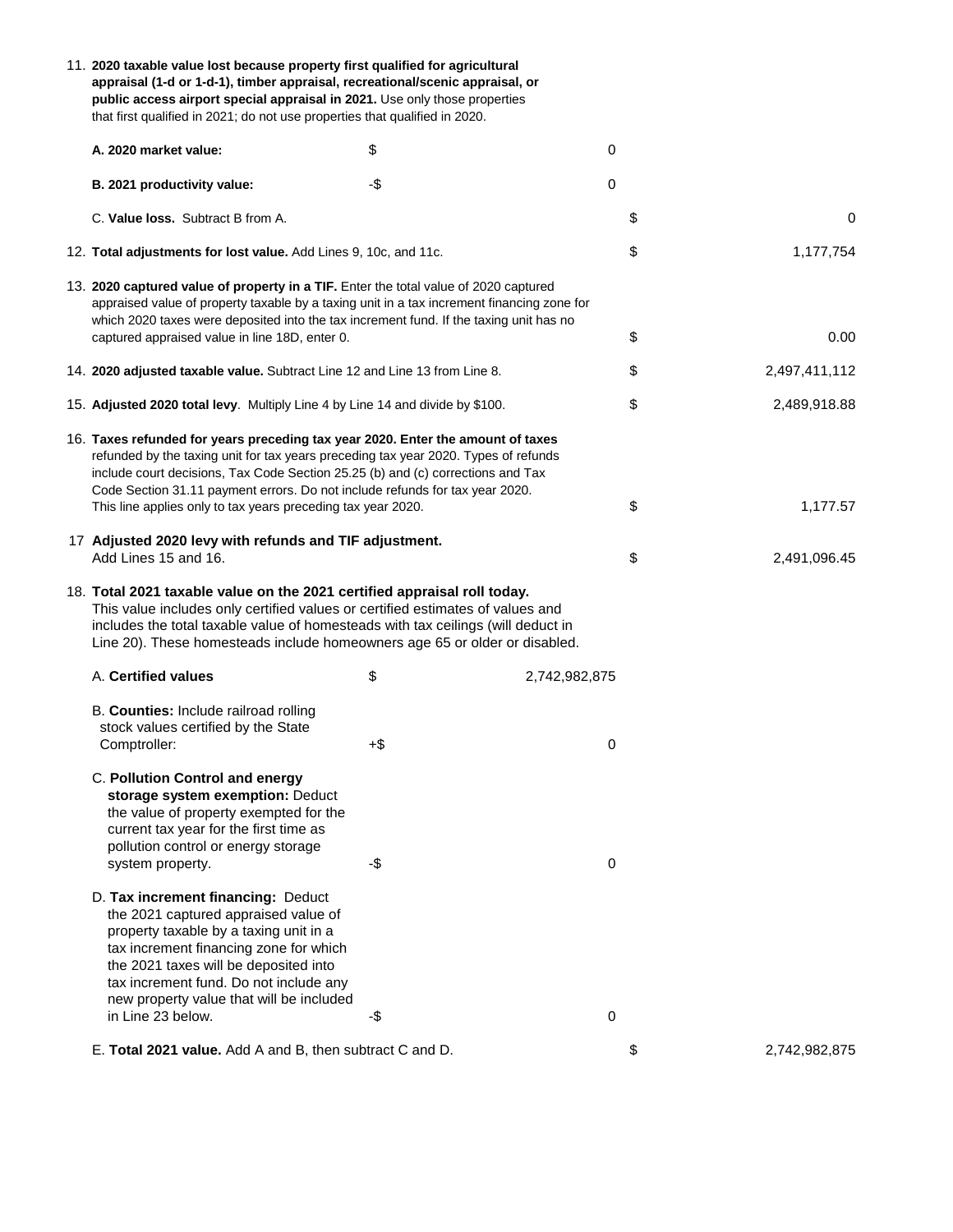### 19. **Total value of properties under protest or not included on certified appraisal roll.**

**A. 2021 taxable value of properties under protest.** The chief appraiser certifies a list of properties still under ARB protest. The list shows the district's value and the taxpayer's claimed value, if any, or an estimate of the value if the taxpayer wins. For each of the properties under protest, use the lowest of these values.

Enter the total value under protest. \$ 199,945,211

**B. 2021 value of properties not under protest or included on certified appraisal roll.** The chief appraiser gives taxing units a list of those taxable properties that the chief appraiser knows about but are not included in appraisal roll certification. These properties are also not on the list of properties that are still under protest. On this list of properties, the chief appraiser includes the market value, appraised value and exemptions for the preceding year and a reasonable estimate of the market value, appraised value, and exemptions for the current year. Use the lower market, appraised, or taxable value (as appropriate).

| Enter the total value not on the roll.                                                                                                                                                                                                                                                                                                                                                                                                                                                                                                                                                                                         | \$<br>0.00 |                  |        |
|--------------------------------------------------------------------------------------------------------------------------------------------------------------------------------------------------------------------------------------------------------------------------------------------------------------------------------------------------------------------------------------------------------------------------------------------------------------------------------------------------------------------------------------------------------------------------------------------------------------------------------|------------|------------------|--------|
| C. Total value under protest or not certified. Add A and B.                                                                                                                                                                                                                                                                                                                                                                                                                                                                                                                                                                    | \$         | 199,945,211      |        |
| 20. 2021 tax ceilings                                                                                                                                                                                                                                                                                                                                                                                                                                                                                                                                                                                                          | \$         | $\boldsymbol{0}$ |        |
| 21. 2021 total taxable value. Add lines 18E and 19C. Subtract Line 20.                                                                                                                                                                                                                                                                                                                                                                                                                                                                                                                                                         | \$         | 2,942,928,086    |        |
| 22. Total 2021 taxable value of properties in territory annexed after Jan. 1,<br>2020. Include both real and personal property. Enter the 2021 value of property<br>in territory annexed.                                                                                                                                                                                                                                                                                                                                                                                                                                      | \$         | 0                |        |
| 23. Total 2021 taxable value of new improvements and new personal<br>property located in new improvements. New means the item was not on<br>the appraisal roll in 2020. An improvement is a building, structure, fixture, or<br>fence erected on or affixed to land. New additions to existing improvements<br>may be included if the appraised value can be determined. New personal<br>property in a new improvement must have been brought into the taxing unit<br>after Jan. 1, 2020 and be located in a new improvement. New improvements do<br>include property on which a tax abatement agreement has expired for 2021. | \$         | 79,052,683       |        |
| 24. Total adjustments to the 2021 taxable value.<br>Add Lines 22 and 23.                                                                                                                                                                                                                                                                                                                                                                                                                                                                                                                                                       | \$         | 79,052,683       |        |
| 25. 2021 adjusted taxable value.<br>Subtract Line 24 from Line 21.                                                                                                                                                                                                                                                                                                                                                                                                                                                                                                                                                             | \$         | 2,863,875,403    |        |
| 26. 2021 NNR tax rate.<br>Divide Line 17 by Line 25 and multiply by \$100.                                                                                                                                                                                                                                                                                                                                                                                                                                                                                                                                                     | \$         | 0.0869           | /\$100 |

## 27. **COUNTIES ONLY.** Add together the NNR tax rates for each type of tax the county levies. The total is the 2021 county NNR tax rate.  $$$  \$ 0.0869 /\$100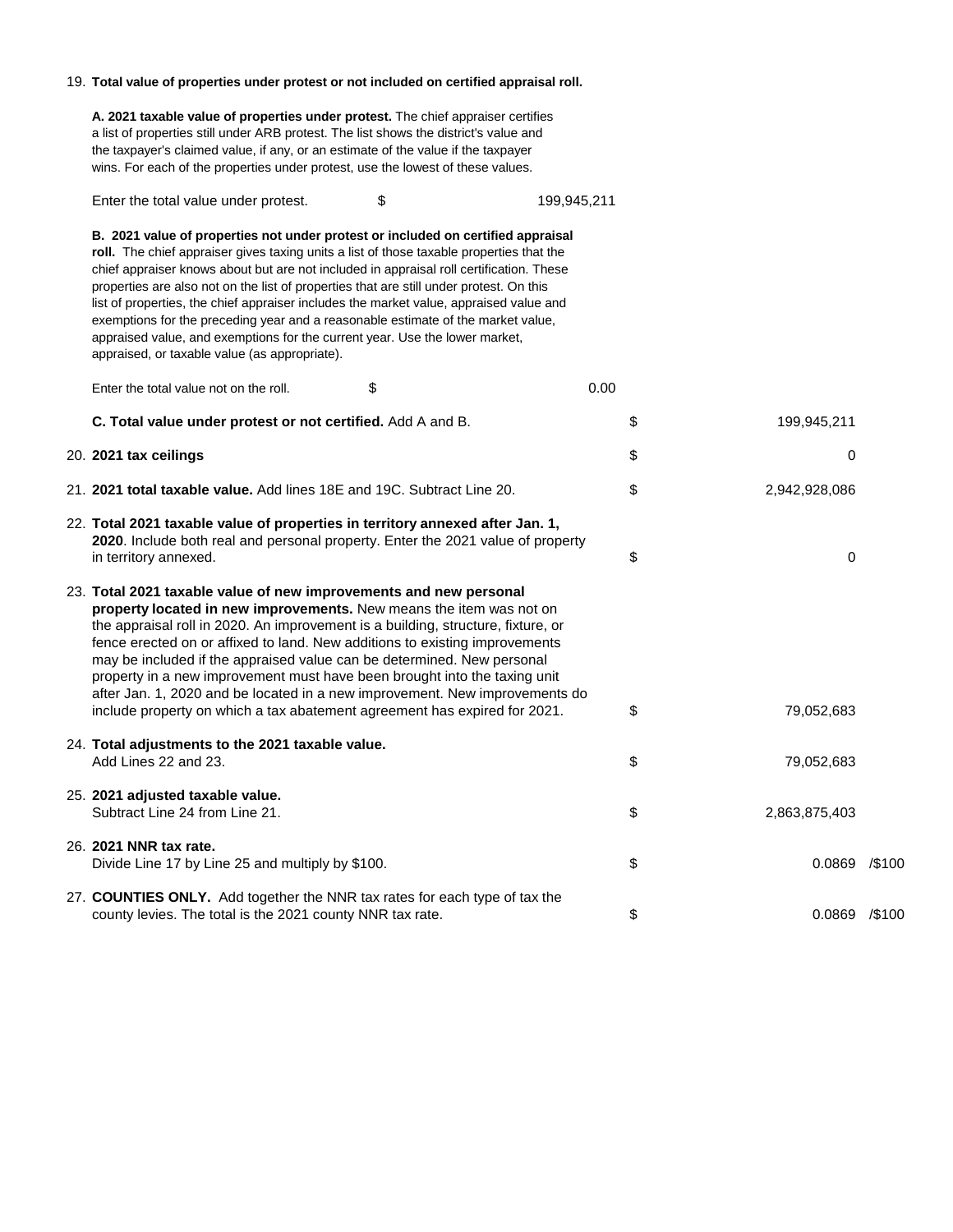|                                                                                                                                                                                                                                                                                                                                                                                                                                                                                                                                                                                                                                                                                                  | 28. 2020 M&O tax rate                                                                                                                                                                                                                                                                                                                                                                                             | \$             |  | $0.0997$ /\$100 |  |
|--------------------------------------------------------------------------------------------------------------------------------------------------------------------------------------------------------------------------------------------------------------------------------------------------------------------------------------------------------------------------------------------------------------------------------------------------------------------------------------------------------------------------------------------------------------------------------------------------------------------------------------------------------------------------------------------------|-------------------------------------------------------------------------------------------------------------------------------------------------------------------------------------------------------------------------------------------------------------------------------------------------------------------------------------------------------------------------------------------------------------------|----------------|--|-----------------|--|
|                                                                                                                                                                                                                                                                                                                                                                                                                                                                                                                                                                                                                                                                                                  | 29. 2020 taxable value, adjusted for court-ordered adjustments.<br>Enter the amount in Line 8 of the No-New-Revenue Tax Rate Worksheet.                                                                                                                                                                                                                                                                           | \$             |  | 2,498,588,866   |  |
|                                                                                                                                                                                                                                                                                                                                                                                                                                                                                                                                                                                                                                                                                                  | 30. Total 2020 M&O levy. Multiply Line 28 by Line 29 and divide by \$100.                                                                                                                                                                                                                                                                                                                                         | \$             |  | 2,491,093.10    |  |
|                                                                                                                                                                                                                                                                                                                                                                                                                                                                                                                                                                                                                                                                                                  | 31. Adjusted 2020 levy for calculating NNR M&O rate.                                                                                                                                                                                                                                                                                                                                                              |                |  |                 |  |
|                                                                                                                                                                                                                                                                                                                                                                                                                                                                                                                                                                                                                                                                                                  | A. M&O taxes refunded for years preceding tax year 2020. Enter the amount<br>of M&O taxes refunded in the preceding year for taxes before that year. Types<br>of refunds include court decisions, Tax Code Section 25.25(b) and and (c)<br>corrections and Tax Code Section 31.11 payment errors. Do not include<br>refunds for tax year 2020. This line only applys to tax years preceding tax<br>tax year 2020. |                |  |                 |  |
|                                                                                                                                                                                                                                                                                                                                                                                                                                                                                                                                                                                                                                                                                                  | $+\$$                                                                                                                                                                                                                                                                                                                                                                                                             | 1,177.57       |  |                 |  |
|                                                                                                                                                                                                                                                                                                                                                                                                                                                                                                                                                                                                                                                                                                  | <b>B. 2020 taxes in TIF.</b> Enter the amount of taxes paid into the tax increment fund<br>for a reinvestment zone as agreed by the taxing unit. If the taxing unit has no<br>2020 captured appraised value in Line 18D, enter 0.<br>-\$                                                                                                                                                                          | 0.00           |  |                 |  |
| C. 2020 transferred function. If discontinuing all of a department, function or<br>activity and transferring it to another unit by written contract, enter the amount<br>spent by the taxing unit discountinuing the function in the 12 months pre-<br>ceding the month of this calculation. If the taxing unit did not operate this<br>function for this 12-month period, use the amount spent in the last full fiscal<br>year in which the taxing unit operated the function. The taxing unit discontinu-<br>ing the function will subtract this amount in F below. The taxing unit receiving<br>the function will add this amount in F below. Other taxing units enter 0.<br>$+/-$ \$<br>0.00 |                                                                                                                                                                                                                                                                                                                                                                                                                   |                |  |                 |  |
|                                                                                                                                                                                                                                                                                                                                                                                                                                                                                                                                                                                                                                                                                                  | D. 2020 M&O levy adjstments. Subtract B from A. For a taxing unit with C,<br>subtract if discontinuing funcation and add if receiving function                                                                                                                                                                                                                                                                    | 1,177.57       |  |                 |  |
|                                                                                                                                                                                                                                                                                                                                                                                                                                                                                                                                                                                                                                                                                                  | <b>E.</b> Add Line 30 to 31D.                                                                                                                                                                                                                                                                                                                                                                                     | \$             |  | 2,492,270.67    |  |
|                                                                                                                                                                                                                                                                                                                                                                                                                                                                                                                                                                                                                                                                                                  | 32. 2021 adjusted taxable value.<br>Enter the amount in Line 25 of the NNR Tax Rate Worksheet                                                                                                                                                                                                                                                                                                                     | \$             |  | 2,863,875,403   |  |
|                                                                                                                                                                                                                                                                                                                                                                                                                                                                                                                                                                                                                                                                                                  | 33. 2021 NNR M&O rate (unadjusted).<br>Divide Line 31E by Line 32 and multiply by \$100.                                                                                                                                                                                                                                                                                                                          | $\mathfrak{L}$ |  | 0.0870 /\$100   |  |

2021 VOTER-APPROVAL TAX RATE WORKSHEET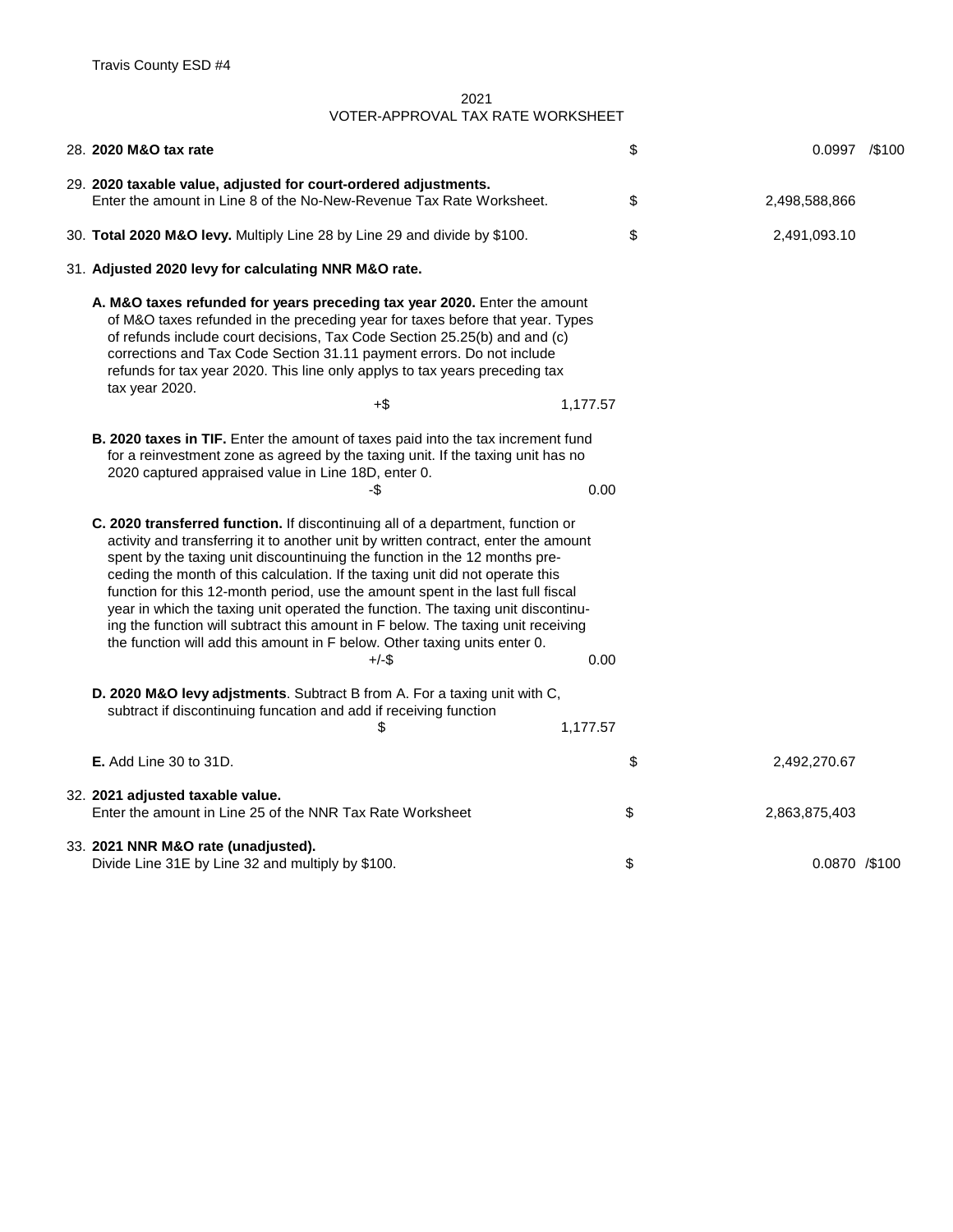| 34. Rate adjustment for state criminal justice mandate. Enter the rate calculated |  |
|-----------------------------------------------------------------------------------|--|
| in C. If not applicable, enter 0.                                                 |  |

**A. 2021 state criminal justice mandate**. Enter the amount paid by a county to the Texas Dept of Criminal Justice in the previous 12 months providing for the maintenance and operation cost of keeping inmates in county-paid facilities after they have been sentenced. Do not include any state reimbursement received by the county for the same purpose.  $\sim$  0.00

**B. 2020 state criminal justice mandate.** Enter the amount paid by a county to the Texas Dept of Criminal Justice in the 12 months prior to the previous 12 months providing for the maintenance and operation cost of keeping inmates in county-paid facilities after they have been sentenced. Do no include any state reimbursement received by the county for the same purpose. Enter zero if this is the first time the mandate applies.

 $\$\,$ 

C.Subtract B from A and divide by Line 32 and multiply by \$100. \$ 0.0000

C. Subtract B from A and divide by Line 32 and multiply by \$100.  $\$\,$  0.00

- 35. **Rate adjustment for indigent health care expenditures.** Enter the rate calculated in C. If not applicable, enter 0.
	- **A. 2021 indigent health care expenditures**. Enter the amount paid by a taxing unit providing for the maintenance and operation cost of providing indigent health care for the period beginning on July 1, 2020 and ending on June 30, 2021, less any state assistance received for the same purpose.  $\sim$  0.00
	- **B. 2020 indigent health care expenditures.** Enter the amount paid by a taxing unit for providing the maintenance and operation cost of providing indigent health care for the period beginning on July 1, 2019 and ending on June 30, 2020, less any state assistance received for the same purpose.  $\$\,$
	- C. Subtract B from A and divide by Line 32 and multiply by \$100. \$ 0.0000
- 36. **Rate adjustment for county indigent defense compensation.** Enter the lessor of C and D. If not applicable, enter 0.
	- **A. 2021 indigent defense compensation expenditures.** Enter the amount paid by a county to provide appointed counsel for indigent individuals for the period beginning on July 1, 2020 and ending on June 30, 2021, less any state grants received by the county for the same purpose.

$$
\textcolor{red}{\textbf{\$}} \qquad \qquad \textcolor{red}{\textbf{\$}} \qquad \qquad \textcolor{red}{\textbf{\$}} \qquad \qquad \textcolor{red}{\textbf{\$}} \qquad \textcolor{red}{\textbf{\$}} \qquad \textcolor{red}{\textbf{\$}} \qquad \textcolor{red}{\textbf{\$}} \qquad \textcolor{red}{\textbf{\$}} \qquad \textcolor{red}{\textbf{\$}} \qquad \textcolor{red}{\textbf{\$}} \qquad \textcolor{red}{\textbf{\$}} \qquad \textcolor{red}{\textbf{\$}} \qquad \textcolor{red}{\textbf{\$}} \qquad \textcolor{red}{\textbf{\$}} \qquad \textcolor{red}{\textbf{\$}} \qquad \textcolor{red}{\textbf{\$}} \qquad \textcolor{red}{\textbf{\$}} \qquad \textcolor{red}{\textbf{\$}} \qquad \textcolor{red}{\textbf{\$}} \qquad \textcolor{red}{\textbf{\$}} \qquad \textcolor{red}{\textbf{\$}} \qquad \textcolor{red}{\textbf{\$}} \qquad \textcolor{red}{\textbf{\$}} \qquad \textcolor{red}{\textbf{\$}} \qquad \textcolor{red}{\textbf{\$}} \qquad \textcolor{red}{\textbf{\$}} \qquad \textcolor{red}{\textbf{\$}} \qquad \textcolor{red}{\textbf{\$}} \qquad \textcolor{red}{\textbf{\$}} \qquad \textcolor{red}{\textbf{\$}} \qquad \textcolor{red}{\textbf{\$}} \qquad \textcolor{red}{\textbf{\$}} \qquad \textcolor{red}{\textbf{\$}} \qquad \textcolor{red}{\textbf{\$}} \qquad \textcolor{red}{\textbf{\$}} \qquad \textcolor{red}{\textbf{\$}} \qquad \textcolor{red}{\textbf{\$}} \qquad \textcolor{red}{\textbf{\$}} \qquad \textcolor{red}{\textbf{\$}} \qquad \textcolor{red}{\textbf{\$}} \qquad \textcolor{red}{\textbf{\$}} \qquad \textcolor{red}{\textbf{\$}} \qquad \textcolor{red}{\textbf{\$}} \qquad \textcolor{red}{\textbf{\$}} \qquad \textcolor{red}{\textbf{\$}} \qquad \textcolor{red}{\textbf{\$}} \qquad \textcolor{red}{\textbf{\$}} \qquad \textcolor{red}{\textbf{\$}} \qquad \textcolor{red}{\textbf{\$}} \qquad \textcolor{red}{\textbf{\$}} \qquad \
$$

**B. 2020 indigent defense compensation expenditures.** Enter the amount paid by a county to provide appointed counsel for indigent individuals for the period beginning on July 1, 2019 and ending on June 30, 2020, less any state grants

received by the county for the same purpose.

 $\$\,$ 

 $\$\color{red}0.00$ 

D. Multiply B by 0.05 and divide by Line 32 and multiply by \$100.

\$ 0.0000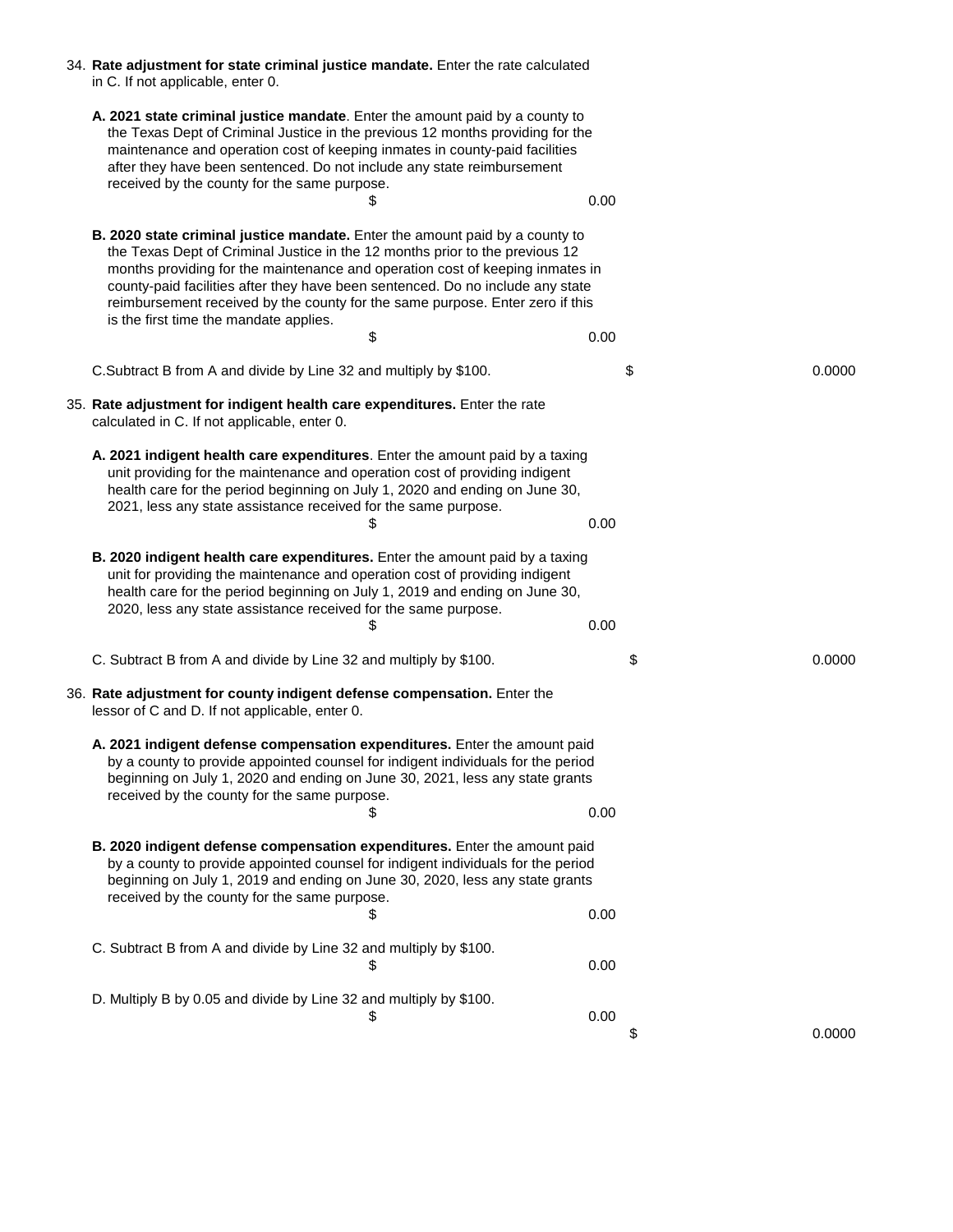| 37. Rate adjustment for county hospital expenditures. Enter the lessor of C and<br>D, if applicable. If not applicable, enter 0.                                                                                                                                                                                                                                                                                    |      |                       |        |                |
|---------------------------------------------------------------------------------------------------------------------------------------------------------------------------------------------------------------------------------------------------------------------------------------------------------------------------------------------------------------------------------------------------------------------|------|-----------------------|--------|----------------|
| A. 2021 eligible county hospital expenditures. Enter the amount paid by the<br>county or municipality to maintain and operate an eligible county hospital for<br>the period beginning on July 1, 2020 and ending on June 30, 2021.                                                                                                                                                                                  | 0.00 |                       |        |                |
| <b>B. 2020 eligible county hospital expenditures.</b> Enter the amount paid by the<br>county or municipality to maintain and operate an eligible county hospital for<br>the period beginning on July 1, 2019 and ending on June 30, 2021.                                                                                                                                                                           |      |                       |        |                |
| C. Subtract B from A and divide by Line 32 and multiply by \$100.<br>\$                                                                                                                                                                                                                                                                                                                                             | 0.00 |                       |        |                |
| D. Multiply B by 0.08 and divide by Line 32 and multiply by \$100.                                                                                                                                                                                                                                                                                                                                                  | 0.00 | \$                    | 0.0000 |                |
| 38. Rate adjustment for municipality. This adjustment only applies to a<br>municipality that is considered to be a defunding municipality for the current tax<br>year under Chapter 109, Local Government Code, which only applies to<br>municipalities with a population of more than 250,000 and includes a written<br>determination by the Office of the Governor. See Tax Code 26.0444 for more<br>information. |      |                       |        |                |
| A. Amount appropriated for public safety in 2020. Enter the amount of money<br>appropriated for public safety in the budget adopted by the municipality for<br>the preceding fiscal year                                                                                                                                                                                                                            |      |                       |        |                |
| \$                                                                                                                                                                                                                                                                                                                                                                                                                  | 0.00 |                       |        |                |
| <b>B. Expenditures for public safety in 2020.</b> Enter the amount of money spent<br>by the municipality for public safety during the preceding fiscal year.                                                                                                                                                                                                                                                        | 0.00 |                       |        |                |
| C. Subtract B from A and divide by Line 32 and multiply by \$100.                                                                                                                                                                                                                                                                                                                                                   |      | \$                    |        | 0.0000 / \$100 |
| 39. Adjusted 2021 NNR M&O rate.<br>Add Lines 33, 34, 35, 36, and 37. Subtract Line 38.                                                                                                                                                                                                                                                                                                                              |      | $\boldsymbol{\theta}$ |        | 0.0870 /\$100  |
| 40. Adjustment for 2020 sales tax specifically to reduce property values. Cities,<br>counties, and hospital districts that collected and spent additional sales tax on<br>M&O expenses in 2020 should complete this line. These entities will deduct the<br>sales tax gain rate for 2021 in Section 3. Other taxing units, enter zero.                                                                              |      |                       |        |                |
| A. Enter the amount of additional sales tax collected and spent on M&O<br>expenses in 2020, if any. Counties must exclude any amount that was spent<br>for economic development grants from the amount of sales tax spent.                                                                                                                                                                                          | 0.00 |                       |        |                |

**C**. Add Line 40B to Line 39. **S** 0.0870 /\$100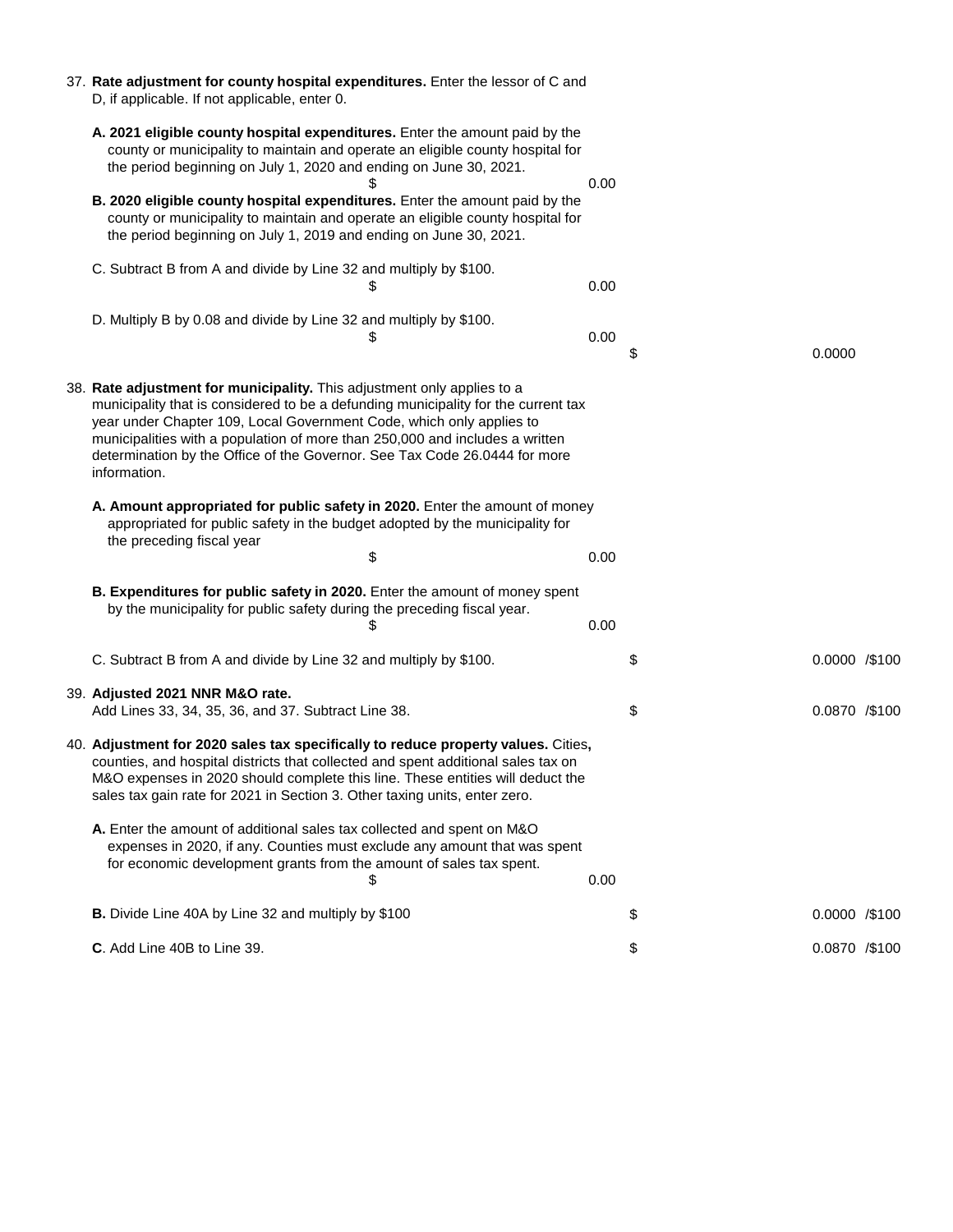| 41. 2021 voter-approval M&O rate.<br>Enter the rate as calculated by the appropriate scenario below.                                                                                                                                                                                                                                                                                                                                                                                                                                                                                                                                                                                                                                                                                                                                                                                  |      |                |  |
|---------------------------------------------------------------------------------------------------------------------------------------------------------------------------------------------------------------------------------------------------------------------------------------------------------------------------------------------------------------------------------------------------------------------------------------------------------------------------------------------------------------------------------------------------------------------------------------------------------------------------------------------------------------------------------------------------------------------------------------------------------------------------------------------------------------------------------------------------------------------------------------|------|----------------|--|
| <b>Special Taxing Unit.</b> If the taxing unit qualifies as a special taxing unit,<br>multiply Line 40C by 1.08.<br>$-0r-$                                                                                                                                                                                                                                                                                                                                                                                                                                                                                                                                                                                                                                                                                                                                                            |      |                |  |
| Other Taxing Unit. If the taxing unit does not qualify as a special taxing unit,<br>multiply Line 40C by 1.035.<br>$-0r-$                                                                                                                                                                                                                                                                                                                                                                                                                                                                                                                                                                                                                                                                                                                                                             |      |                |  |
| D41. 2021 voter-approval M&O rate for a taxing unit affected by disaster<br>declaration. If the taxing unit is located in an area declared a disaster area and<br>at least on person is granted an exemption under Tax Code Section 11.35 for a<br>property located in the taxing unit, the governing body may direct the person<br>calculating the voter-approval rate to calculate in the manner provided for a<br>special taxing unit. The taxing unit shall continue to calculate the voter-approval<br>rate in this manner until the earlier of 1) the first year in which total taxable<br>value on the certified appraisal roll exceeds the total taxable value of the tax year<br>in which the disaster occurred, and 2) the third year after the tax year in which<br>the disaster occurred. If the taxing unit qualifies under this scenario, multiply<br>Line 40C by 1.08. |      |                |  |
|                                                                                                                                                                                                                                                                                                                                                                                                                                                                                                                                                                                                                                                                                                                                                                                                                                                                                       | \$   | 0.0900 / \$100 |  |
| 42. Total 2021 debt to be paid with property taxes and additional sales tax<br>revenue. Debt means the interest and principal that will be paid on debts that:<br>(1) are paid by property taxes<br>(2) are secured by property taxes<br>(3) are scheduled for payment over a period longer than one year, and<br>(4) are not classified in the taxing unit's budget as M&O expenses.                                                                                                                                                                                                                                                                                                                                                                                                                                                                                                 |      |                |  |
| A. Debt also includes contractual payments to other taxing units that have<br>incurred debts on behalf of this taxing unit, if those debts meet the four<br>conditions above. Include only amounts that will be paid from property tax<br>revenue. Do not include appraisal district budget payments.<br>Ъ                                                                                                                                                                                                                                                                                                                                                                                                                                                                                                                                                                            | 0.00 |                |  |
| B. Subtract unencumbered fund amount used to reduce total debt.                                                                                                                                                                                                                                                                                                                                                                                                                                                                                                                                                                                                                                                                                                                                                                                                                       | 0.00 |                |  |
| C. Subtract certified amount spent from sales tax to reduce debt (enter zero<br>if none)                                                                                                                                                                                                                                                                                                                                                                                                                                                                                                                                                                                                                                                                                                                                                                                              |      |                |  |
| \$                                                                                                                                                                                                                                                                                                                                                                                                                                                                                                                                                                                                                                                                                                                                                                                                                                                                                    | 0.00 |                |  |
| D. Subtract amount paid from other resources.                                                                                                                                                                                                                                                                                                                                                                                                                                                                                                                                                                                                                                                                                                                                                                                                                                         |      |                |  |
| \$                                                                                                                                                                                                                                                                                                                                                                                                                                                                                                                                                                                                                                                                                                                                                                                                                                                                                    | 0.00 |                |  |
| E. Adjusted debt. Subtract B, C, and D from A.                                                                                                                                                                                                                                                                                                                                                                                                                                                                                                                                                                                                                                                                                                                                                                                                                                        | \$   | 0.00           |  |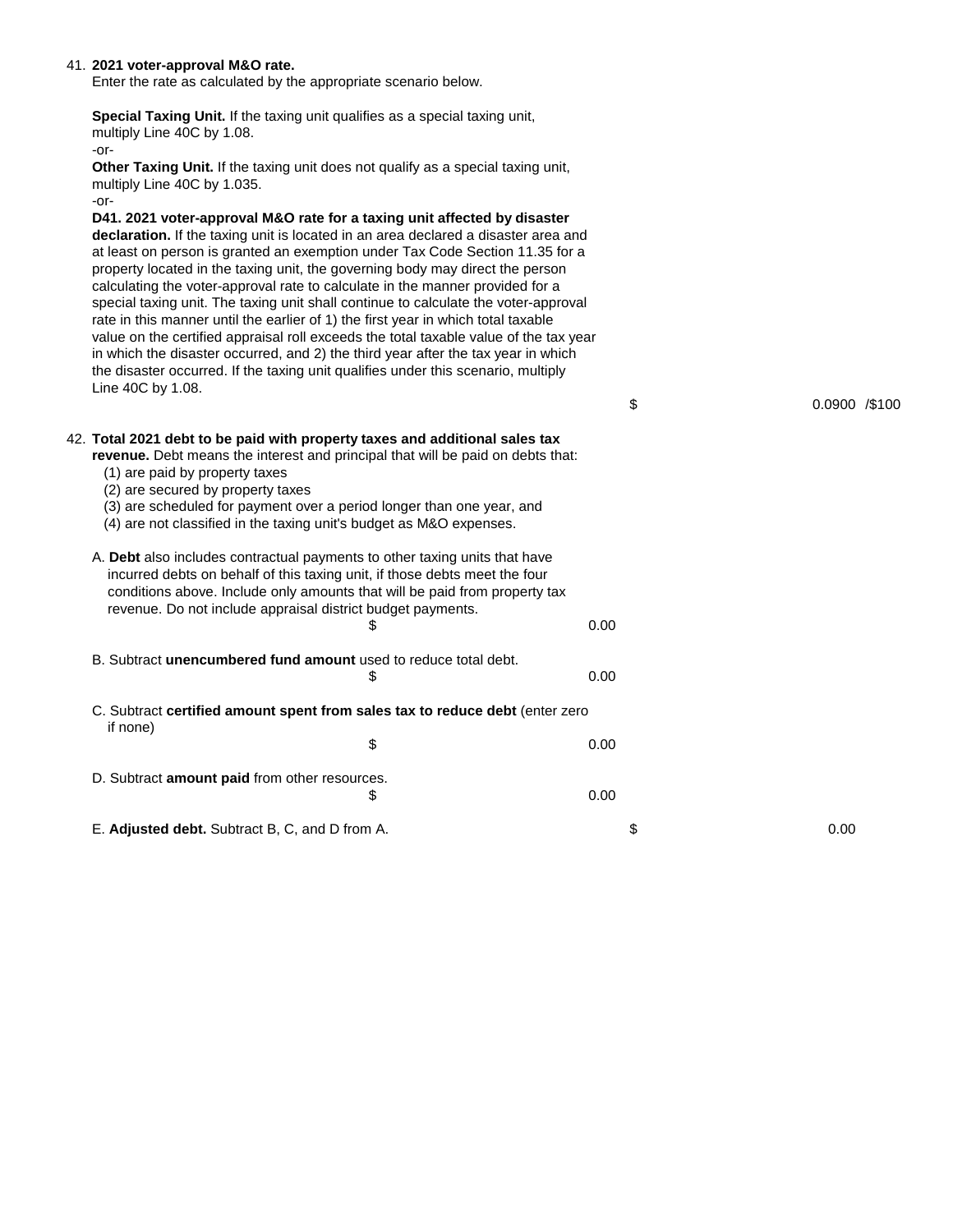| 43. Certified 2020 excess debt collections.                                                                                                                                                                                                                                                                                                                          |         |               |           |
|----------------------------------------------------------------------------------------------------------------------------------------------------------------------------------------------------------------------------------------------------------------------------------------------------------------------------------------------------------------------|---------|---------------|-----------|
| Enter the amount certified by the collector.                                                                                                                                                                                                                                                                                                                         | \$      | 0.00          |           |
| 44. Adjusted 2021 debt. Subtract Line 43 from Line 42E.                                                                                                                                                                                                                                                                                                              | \$      | 0.00          |           |
| 45. 2021 anticipated collection rate.                                                                                                                                                                                                                                                                                                                                |         |               |           |
| A. Enter the 2021 anticipated collection rate<br>certified by the collector.                                                                                                                                                                                                                                                                                         | 100.00% |               |           |
| B. Enter the 2020 actual collection rate                                                                                                                                                                                                                                                                                                                             | 100%    |               |           |
| C. Enter the 2019 actual collection rate                                                                                                                                                                                                                                                                                                                             | 100%    |               |           |
| D. Enter the 2018 actual collection rate                                                                                                                                                                                                                                                                                                                             | 99%     |               |           |
| <b>E. Anticipated Collection Rate.</b> If the anticipated collection rate in A is lower than actual<br>collection rates in B, C, and D, enter the lowest collection rate from B, C, and D. If the<br>anticipated rate in A is higher than at least one of the rates in the prior three years,<br>enter the rate from A. Note that the rate can be greater than 100%. |         | 100%          |           |
| 46. 2021 debt adjusted for collections.<br>Divide Line 44 by Line 45E                                                                                                                                                                                                                                                                                                | \$      | 0.00          |           |
| 47. 2021 total taxable value.<br>Enter the amount on Line 21 of the No-New-Revenue Tax Rate Worksheet.                                                                                                                                                                                                                                                               | \$      | 2,942,928,086 |           |
| 48. 2021 debt tax rate.<br>Divide Line 46 by Line 47 and multiply by \$100                                                                                                                                                                                                                                                                                           | \$      | 0.0000        | $/$ \$100 |
| 49. 2021 voter-approval tax rate.<br>Add Lines 41 and 48.                                                                                                                                                                                                                                                                                                            | \$      | 0.0900        | $/$ \$100 |
| 50. COUNTIES ONLY. Add together the voter-approval tax rates for each type of tax<br>the county levies. The total is the 2021 county voter-approval tax rate.                                                                                                                                                                                                        | \$      | 0.0900        | $/$ \$100 |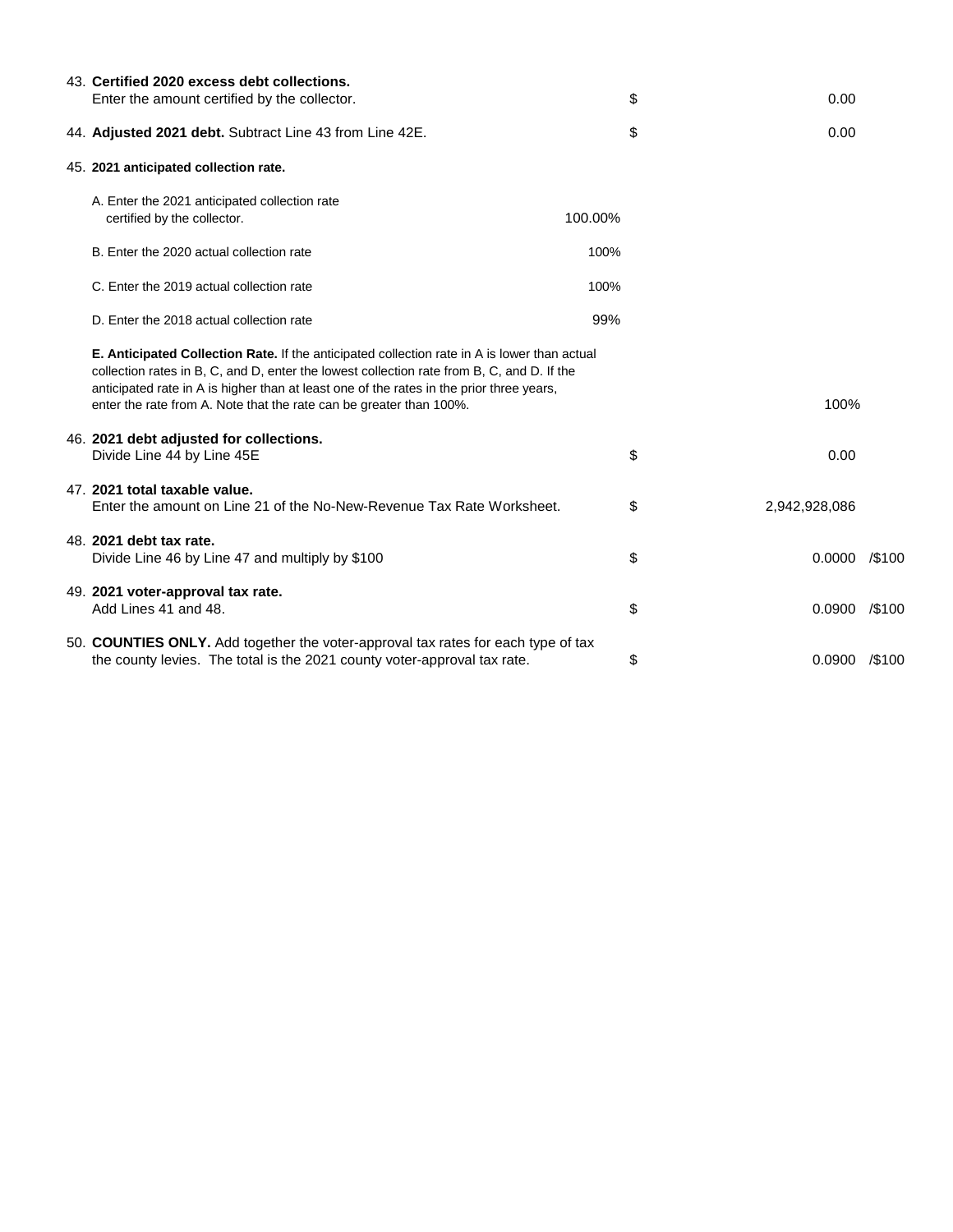| 51. Taxable sales. Units that adopted the sales tax in August or November 2020 or<br>May 2021, enter the Comptroller's estimate of taxable sales for the previous four<br>quarters. Estimates of taxable sales may be obtained through the Comptroller's<br>Allocations Historical Summarywebpage. Taxing units that adopted the sales tax<br>before November 2020, skip this line. | \$<br>0.00            |  |
|-------------------------------------------------------------------------------------------------------------------------------------------------------------------------------------------------------------------------------------------------------------------------------------------------------------------------------------------------------------------------------------|-----------------------|--|
| 52. Estimated sales tax revenue. Counties exclude any amount that is or will be<br>spent for economic development grants from the amount of estimated sales tax<br>revenue.                                                                                                                                                                                                         |                       |  |
| UNITS THAT ADOPTED THE SALES TAX IN NOVEMBER 2020 OR MAY 2021.<br>Multiply the amount on line 50 by the sales tax rate (.01, .005, or .0025, as<br>applicable) and multiply the result by .95.<br>$-$ OR-                                                                                                                                                                           |                       |  |
| UNITS THAT ADOPTED THE SALES TAX BEFORE NOVEMBER 2020.<br>Enter the sales tax revenue for the previous four quarters. Do NOT multiply by .95.                                                                                                                                                                                                                                       | \$<br>0.00            |  |
|                                                                                                                                                                                                                                                                                                                                                                                     |                       |  |
| 53. 2021 total taxable value.<br>Enter the amount from Line 21 of the NNR Worksheet                                                                                                                                                                                                                                                                                                 | \$<br>2,942,928,086   |  |
| 54. Sales tax adjustment rate.<br>Divide Line 52 by Line 53 and multiply by 100.                                                                                                                                                                                                                                                                                                    | \$<br>0.0000 / \$100  |  |
| 55. 2021 NNR tax rate, unadjusted for sales tax. Enter the rate from Line 26 or 27,<br>as applicable, on the NNR Worksheet.                                                                                                                                                                                                                                                         | \$<br>$0.0869$ /\$100 |  |
| 56. 2021 NNR tax rate, adjusted for sales tax.<br>UNITS THAT ADOPTED THE SALES TAX IN NOVEMBER 2020 OR IN MAY<br>2021. Subtract Line 54 from Line 55. Skip to Line 57 if you adopted the additional<br>sales tax before November 2020.                                                                                                                                              | \$<br>0.0000 / \$100  |  |
| 57. 2021 voter-approval tax rate, unadjusted for sales tax. Enter the rate from<br>Line 49 or or 50, as applicable, of the Voter-Approval Tax Rate Worksheet.                                                                                                                                                                                                                       | \$<br>0.0900 / \$100  |  |
| 58. 2021 voter-approval tax rate, adjusted for sales tax.<br>Subtract Line 54 from Line 57.                                                                                                                                                                                                                                                                                         | \$<br>0.0900 / \$100  |  |
| Travis County ESD #4                                                                                                                                                                                                                                                                                                                                                                |                       |  |

59. **Certified expenses from TCEQ.** Enter the amount certified in the determination letter from TCEQ. The taxing unit shall provide its tax assessor-collector with a copy of the letter.  $\qquad \qquad \bullet$  0.00 60. 2021 total taxable value. Enter the amount from Line 21 of the NNR Worksheet. \$ 2,942,928,086 61. **Additional rate for pollution control.**  Divide Line 59 by Line 60 and multiply by \$100. <br> **Divide Line 59 by Line 60 and multiply by \$100.** <br> **8** 62. **2021 voter-approval tax rate, adjusted for pollution control.** Add Line 61 to on of the following lines (as applicable): Line 49, Line 50 (counties), or Line 58 (taxing units with additional sales tax). \$ 0.0900 /\$100

2021 ADDITIONAL SALES TAX WORKSHEET

2021 VOTER-APPROVAL RATE ADJUSTMENT FOR POLLUTION CONTROL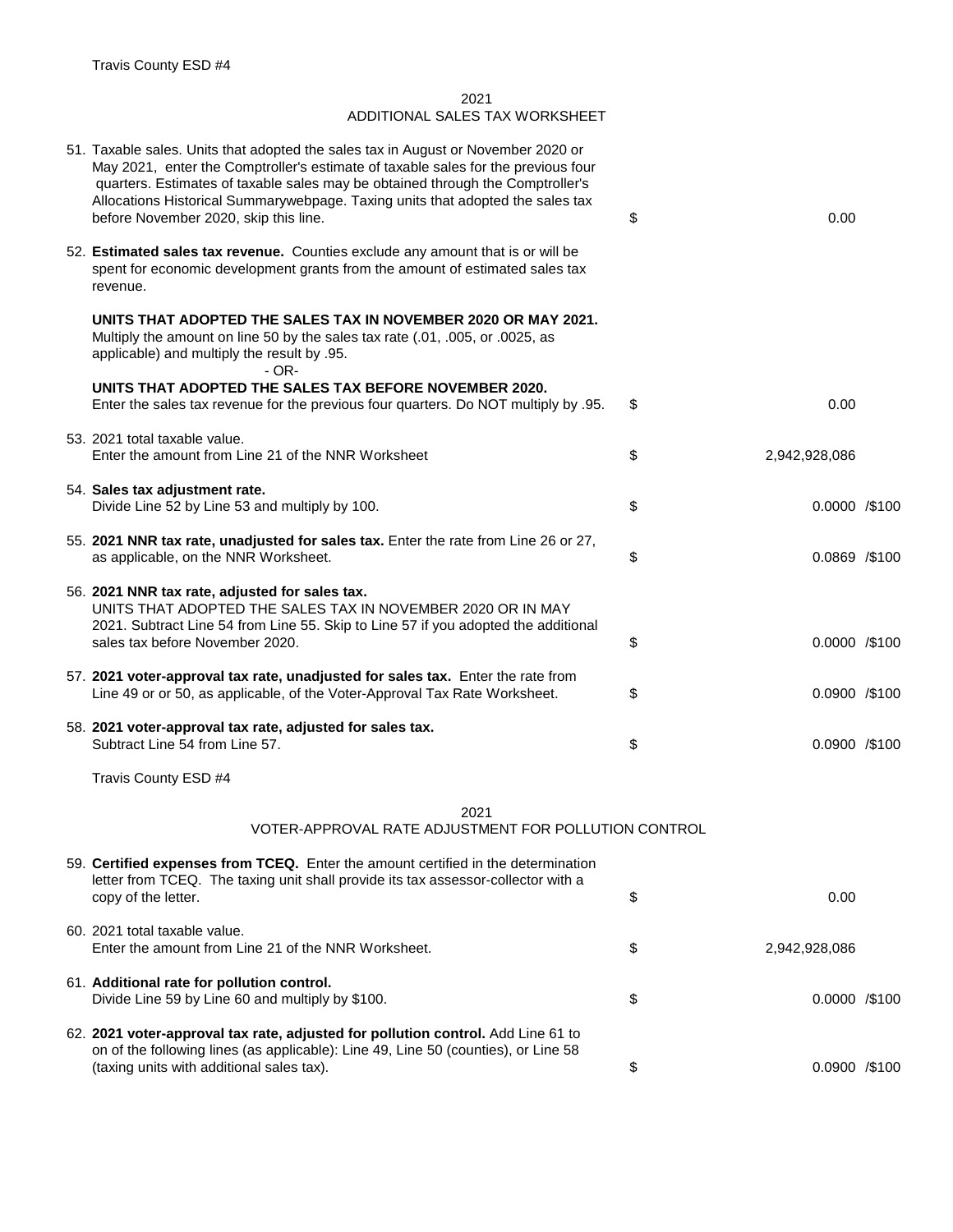| 63. 2020 unused increment rate. Subtract the 2020 actual tax rate and the 2020<br>unused increment rate from the 2020 voter-approval tax rate. If the number is less                                                                                |                      |  |
|-----------------------------------------------------------------------------------------------------------------------------------------------------------------------------------------------------------------------------------------------------|----------------------|--|
| than zero, enter zero.                                                                                                                                                                                                                              | \$<br>0.0035 / \$100 |  |
| 64. 2019 unused increment rate. Subtract the 2019 actual tax rate and the 2019<br>unused increment rate from the 2019 voter-approval tax rate. If the number is less                                                                                |                      |  |
| than zero, enter zero. If the year is prior to 2020, enter zero.                                                                                                                                                                                    | \$<br>0.0000 / \$100 |  |
| 65. 2018 unused increment rate. Subtract the 2018 actual tax rate and the 2018<br>unused increment rate from the 2018 voter-approval tax rate. If the nubmer is less                                                                                |                      |  |
| than zero, enter zero. If the year is prior to 2020, enter zero.                                                                                                                                                                                    | \$<br>0.0000 / \$100 |  |
| 66. 2021 unused increment rate.                                                                                                                                                                                                                     |                      |  |
| Add Lines 63, 64, and 65.                                                                                                                                                                                                                           | \$<br>0.0035 / \$100 |  |
| 67. 2021 voter-approval tax rate, adjusted for unused increment rate.<br>Add Line 66 to one of the following lines (as applicable): Line 49, Line 50 (coun-<br>ties), Line 58 (taxing units with the additional sales tax) or Line 62 (taxing units |                      |  |
| with pollution control).                                                                                                                                                                                                                            | \$<br>0.0935 / \$100 |  |
| Travis County ESD #4                                                                                                                                                                                                                                |                      |  |

| 68. Adjusted 2021 NNR M&O tax rate.<br>Enter the rate from Line 39 of the NNR Tax Rate Worksheet.      | \$<br>0.0870 / \$100  |
|--------------------------------------------------------------------------------------------------------|-----------------------|
| 69. 2021 total taxable value.<br>Enter the amount on Line 21 of the NNR Tax Rate Worksheet.            | \$<br>2,942,928,086   |
| 70. Rate necessary to impose \$500,000 in taxes.<br>Divide \$500,000 by Line 69 and multiply by \$100. | \$<br>$0.0169$ /\$100 |
| 71. 2021 debt rate.<br>Enter the rate from Line 48 of the Voter-Approval Tax Rate Worksheet.           | \$<br>0.0000 / \$100  |
| 72. De minimus rate. Add Lines 68, 70, and 71.                                                         | \$<br>0.1039 / \$100  |

Travis County ESD #4

| No-new-revenue tax rate<br>As applicable, enter the 2021 NNR tax rate from: Line 26, Line 27 (counties), or<br>Line 56 (adjusted for sales tax).                                                                                                  | S  | $0.0869$ /\$100 |
|---------------------------------------------------------------------------------------------------------------------------------------------------------------------------------------------------------------------------------------------------|----|-----------------|
| Voter-approval tax rate<br>As applicable, enter the 2021 voter-approval tax rate from: Line 49, Line 50<br>(counties), Line 58 (adjusted for sales tax), Line 62 (adjusted for pollution control),<br>or Line 67 (adjusted for unused increment). | S  | $0.0935$ /\$100 |
| De minimis rate<br>If applicable, enter the de minim rate from Line 72.                                                                                                                                                                           | \$ | $0.1039$ /\$100 |

\*\*THIS SECTION SHOULD ONLY BE COMPLETED BY A TAXING UNIT THAT IS A MUNICIPALITY OF LESS THAN 30,000 OR A TAXING UNIT THAT DOES NOT MEET THE DEFINITION OF A SPECIAL TAXING UNIT. (Texas Tax Code Section 26.063(a)(1).)

## 2021 TOTAL TAX RATE

## 2021 VOTER-APPROVAL RATE ADJUSTMENT FOR UNUSED INCREMENT RATE

## 2021 DE MINIMIS RATE